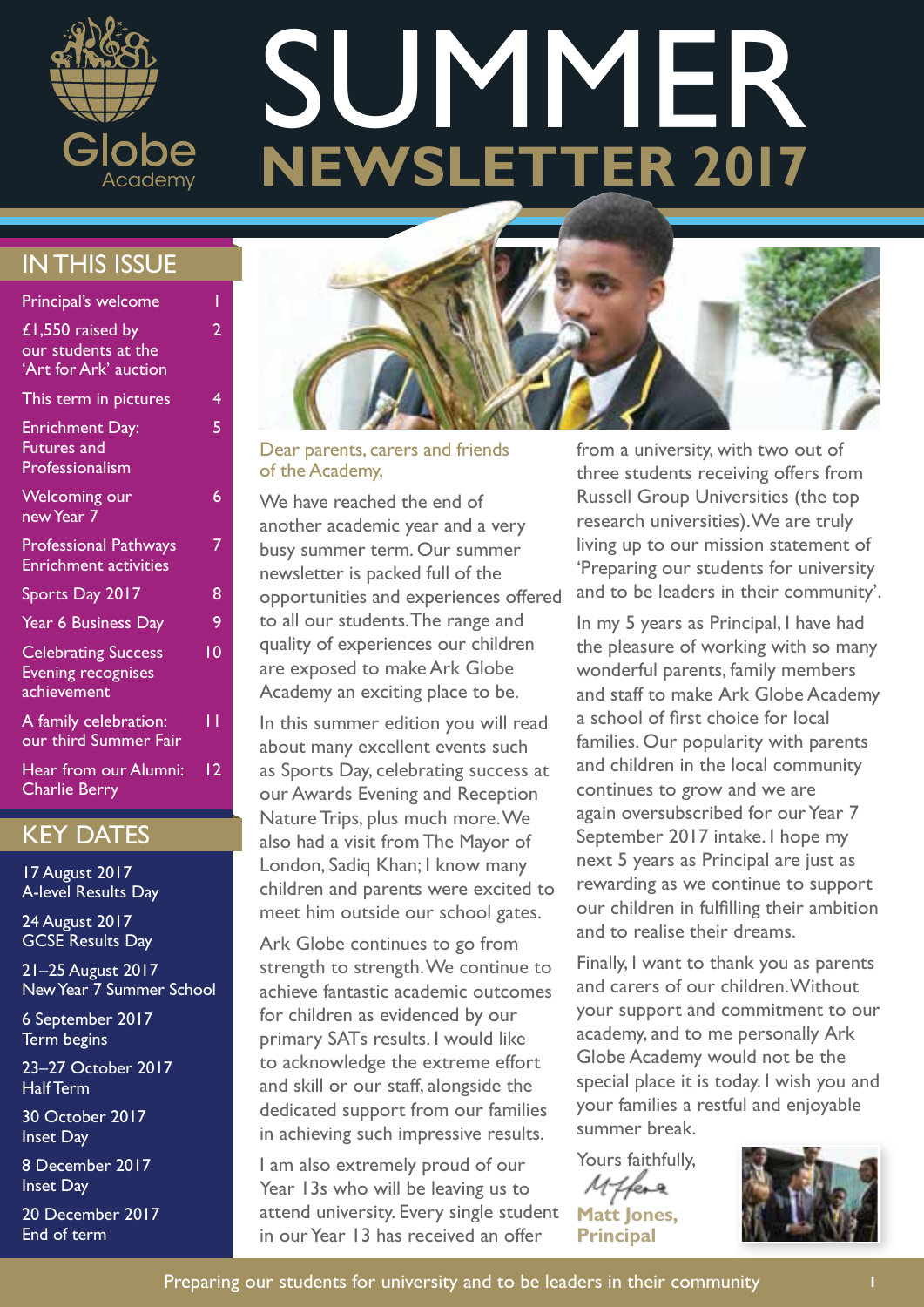### $\equiv$  £1,550 RAISED BY OUR STUDENTS  $\equiv$ **AT THE 'ART FOR ARK' AUCTION**



#### **Sandy (Year 13) and Sara (Year 9) raised a total of £1,550 for our Art department at the 'Art for Ark' auction.**

Their artworks were selected by Saatchi Gallery to be sold at the auction, where the standard of entries was exceptionally high. Sandy and Sara were invited to the Gallery in Duke of York Square, West London, along with their art teacher Ms West. They attended an afternoon tea reception for the student-artists and guests there had a chance to meet them before the auction started. Students enjoyed the afternoon tea and the opportunity to see their work hung in such a fantastic space, and the guests were blown away by the talent they saw. Sandy's work is titled "Baby Trump" and Sara titled her work "Fictional Character". Both pieces of artwork met an extremely positive response from the guests.

The 'Art for Ark' auction was arranged in partnership with Bank of America Merrill Lynch, and all the money raised in the auction will go back to the schools' Art departments.

Many congratulations to Sara and Sandy for such an achievement!

#### WOULD YOU LIKE TO BECOME A GLOBE EXAM INVIGILATOR?

Any parents who are interested please get in touch with Val Lucas at v.lucas@globeacademy.org



#### WE CELEBRATED SCIENCE WEEK



Science Week 2017 at our Primary school was a great success. Throughout the week students took part in a variety of experiments, learning about static electricity, the physics of successful structures and how to create a balloon kebab without popping it!

However, the highlight of the week was a whole school assembly with Dan Sullivan, Education Director of Empiribox. Dan demonstrated how much sugar is in a can of coke with a combustion reaction and showed students how to keep water in a bucket swung over his head whilst teaching. Dan had two student assistants: Issah from Year 6 and Amanda from Year 3. The students enjoyed watching and participating in the experiments and celebrated Science Week thoroughly.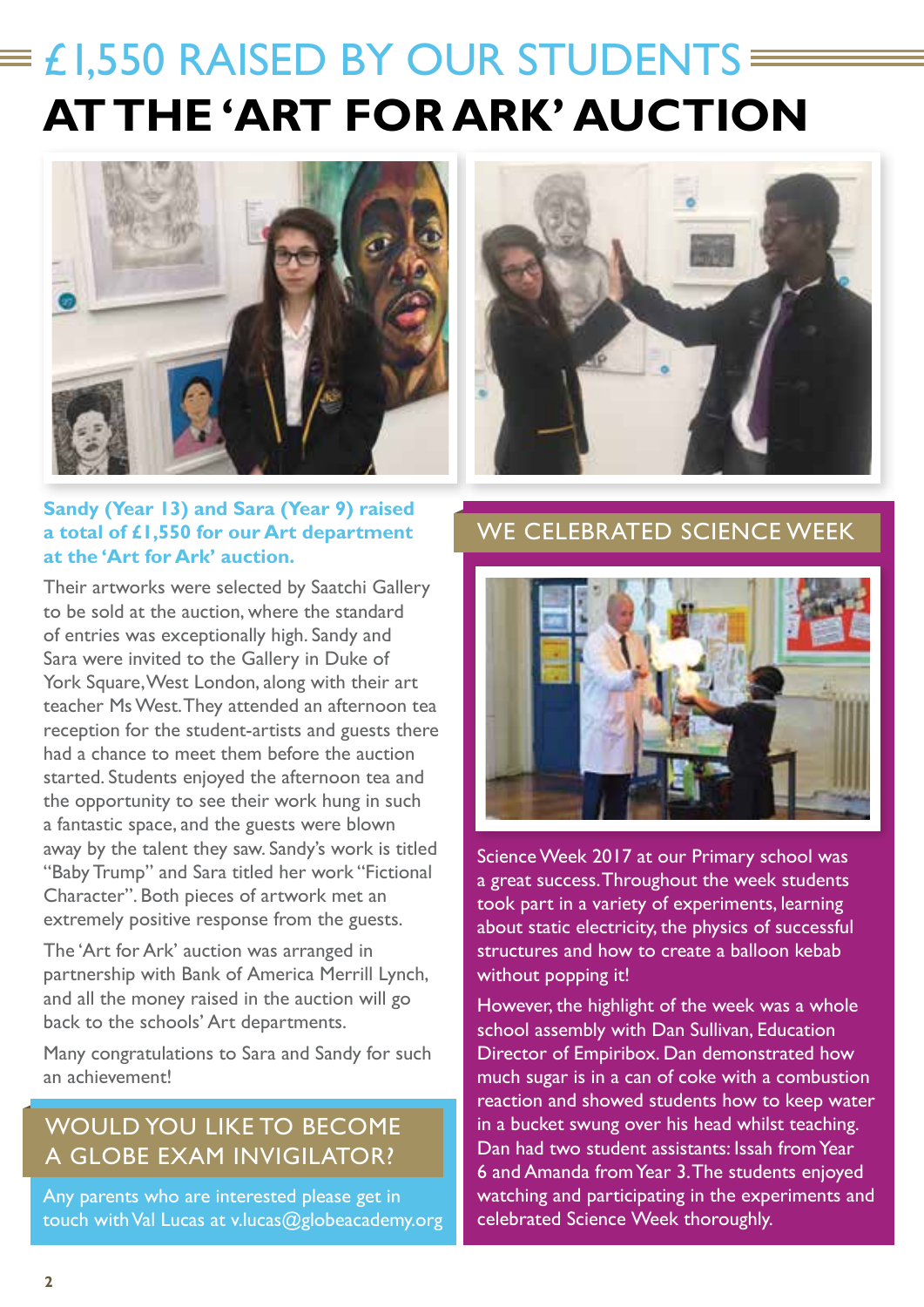

#### ARK GLOBE ACADEMY ENSEMBLE IMPRESSED ON THE STAGE

Our instrumental ensemble were proud to perform at a fundraising gala for the charity Place2Be, which works to improve the mental health and emotional wellbeing of children in the UK.

The ensemble received a huge thank you from the Place2Be team, and they commented on how our ensemble had set the scene beautifully. A member of the charity's team, Denise Yeats said "The ensemble was truly fantastic! We received lots of great comments from the guests. They played a big part in making our event so successful."

Their teacher, Mr Kinnair was also very proud of the students, as they showed an incredible resilience and team spirit during the performance.



#### YEAR 6S' BRILLIANT RESIDENTIAL

After working so hard for their SATs our Year 6s had a great week at their residential in Norfolk. They were lucky enough to have fantastic sunny days whilst they were there which made their activities even more enjoyable. Not only did they go on a boat, make charcoal and enjoy themselves at the beach, but also took part in a variety of activities including crate stacking, raft building and an aerial runway.

The students had another day of fun overcoming their fears which ended with an amazing Bat walk. Before packing up ready to go home they stopped off at Thetford Forest — a giant adventure playground.

#### YEAR 10S VISIT THE SWAMINARAYAN HINDU TEMPLE



13 of our Year 10 students took a trip to one of London's seven wonders, the Swaminarayan Hindu Temple in Neasden, which is known as a masterpiece of exquisite Indian design and workmanship.

Unaisah (Year 10) explained how wonderful the trip was: "When we visited the Swaminarayan Temple we were fortunate enough to witness the Hindu ritual called the Arti. We were warmly welcomed and the complexities of Hinduism were explained to us by the various attendants. The carvings in both wood and marble were stunning. The most amazing thing about our trip was that the temple was assembled by volunteers from the local area. It was beautiful and tranquil."

Religious Education teacher, Ms Opeku, who led the trip, was very pleased with how students enjoyed their time in the temple and appreciated this special experience:

"The students continuously expressed their gratitude for being given the opportunity to be in a magnificent place of worship. They were overwhelmed by the beauty of the place and engaged enthusiastically in all the activities planned."

As part of their studies in Religious Education on beliefs and practices, the trip offered the students the chance to access first-hand information on a place of worship and to observe worship, which is already being utilised in their discussions in lessons. Besides this, the students attended a workshop as a part of the exhibition in the temple, and they highly impressed the facilitators with their intelligent questions and active engagement in the discussions.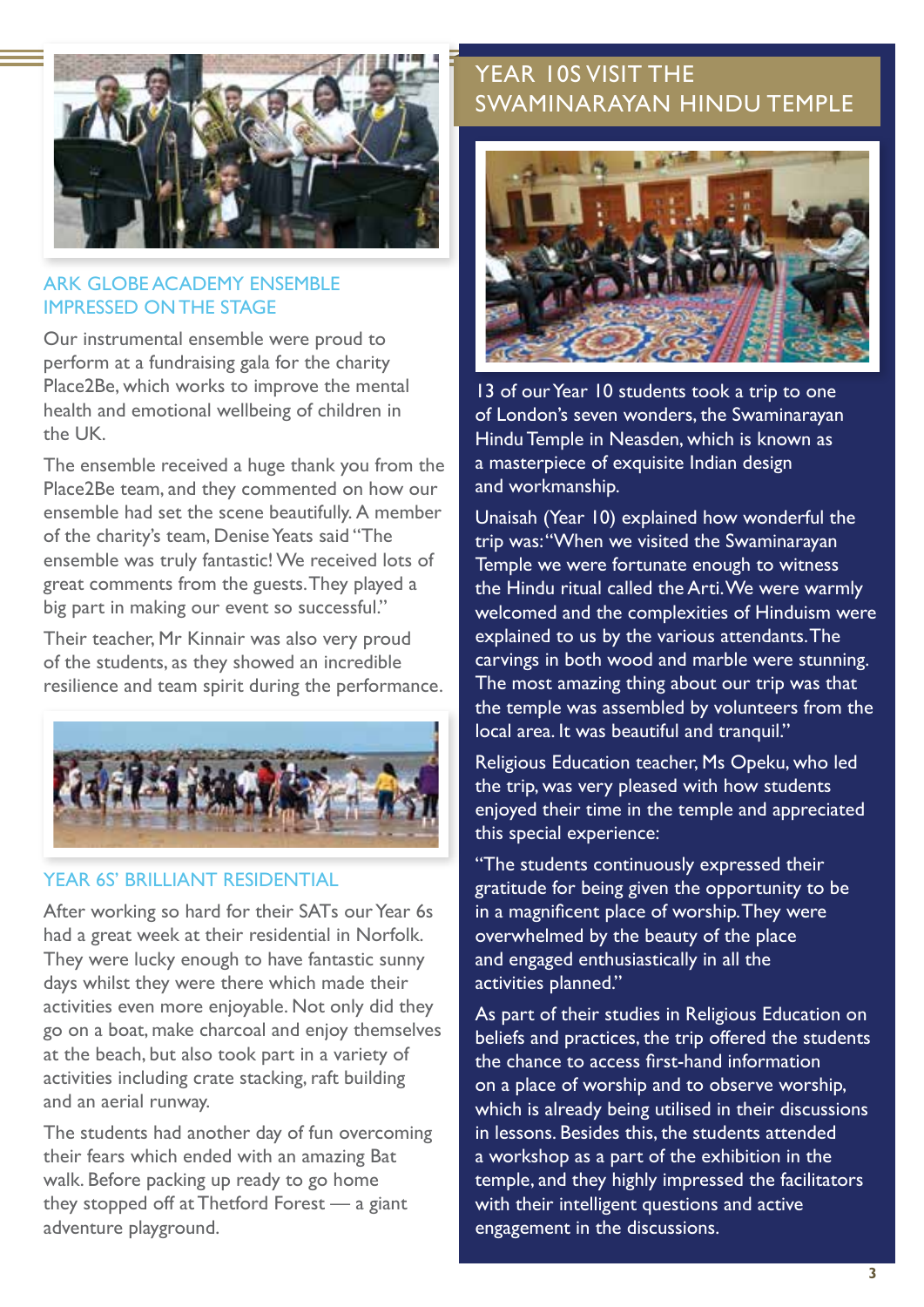## $\equiv$ THIS TFRM $\equiv$ **IN PICTURES**



**Sadiq Khan with our Sixth Formers,** who were amongst the first time voters at 2017 general election.





Year 10s had a week full of meetings and workshops at their **Futures Week.** 





**Ghana's Education Minister**  Dr. Matthew Opoku Prempeh and his team visited our school.

**4**



Our new Year 7s enjoyed an elephant toothpaste experiment as a part of the **Taster Days.**



Our **Prom** King and Queen!



The **Ark Music Gala** brought together Ark musicians from different schools.



Kirsten's (Year 10) academic essay on health inequalities in the UK was **published in prestigious The Scholar magazine.**



Lilla (Year 11) represented 5 different characters from the circus in her performance for her **GCSE dance exam.** 



Our winners were each presented with a **Jack Petchey** medallion to celebrate their achievement this year.



Ester (Year 13) ran a very successful fundraising campaign for Raleigh International and **will volunteer in Nicaragua!**



Year 9s successfully completed a 'Homes for Cathy' project with Wandle Housing Association, and they are determined to **fight homelessness in their communities and beyond.**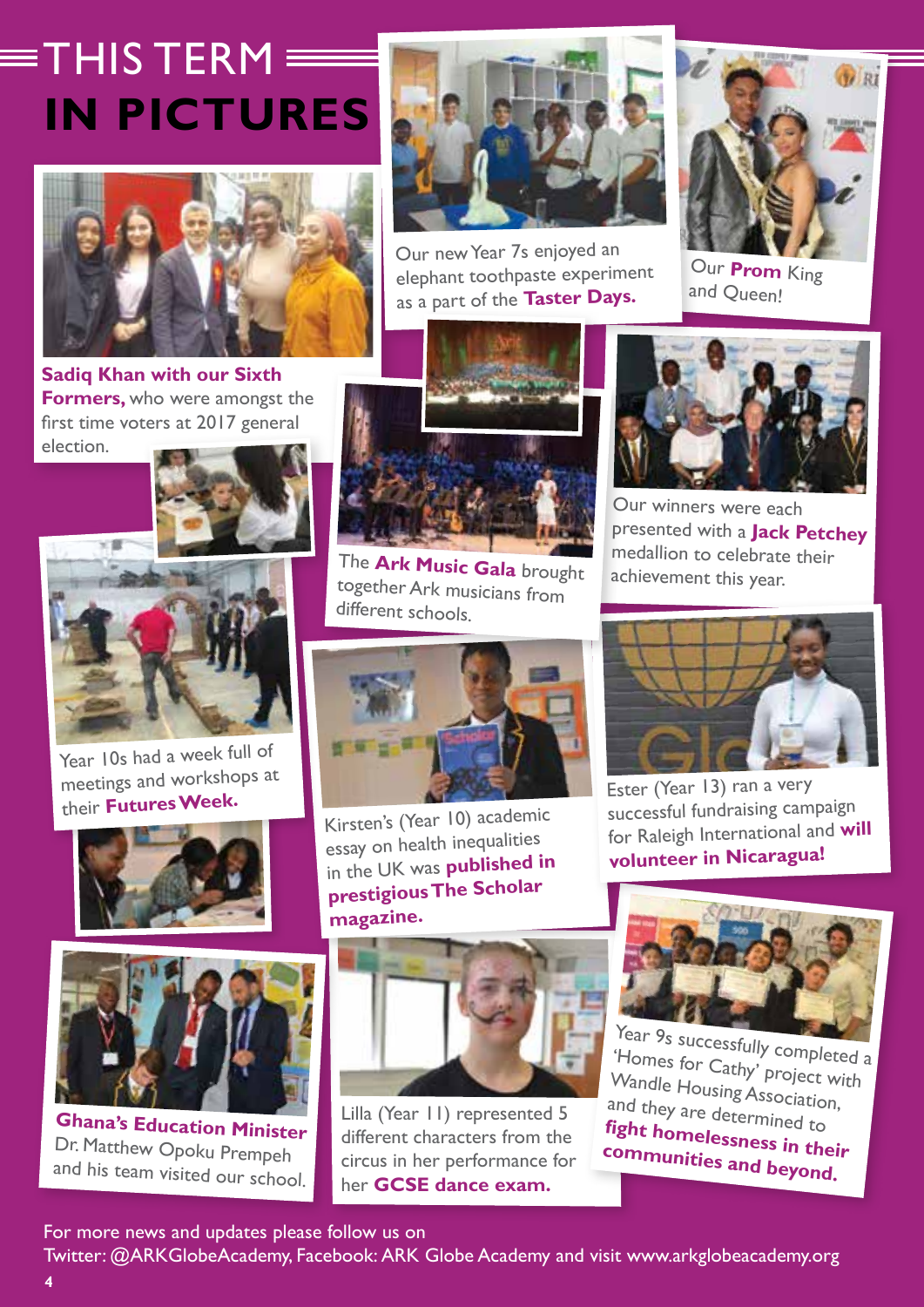### $\equiv$ ENRICHMENT DAY: **FUTURES AND PROFESSIONALISM**



#### **Students across the secondary school enjoyed their second Enrichment Day of this academic year, which focused on 'Futures and Professionalism'.**

Throughout the day students had the opportunity to take part in a variety of trips and workshops. Year 12 students visited a variety of government buildings and had discussions on the functions of Parliament and the Civil Service, and spent time observing debates in the House of Lords and House of Commons. They also learnt how government seeks to make services more easily and digitally accessible both for the public and Civil Service, and were joined by a security specialist for an event relating to technology and security. Year 11 students focused on stress relief and mindfulness, with seminars led by Ms Sookun, particularly exploring techniques for managing stress and time pressure in exams, and learnt the role of attention in memory and managing distractions.

Other sessions at Ernst and Young with the EY Foundation and Brands2Life introduced our students to the world of work, to employers, and the skills and attitudes employers are looking for. Year 9s went off to University of East London, London Metropolitan University, Goldsmiths and University of West London for the day to meet with Student Ambassadors, have campus tours and Taster Sessions. They also had a dance workshop at Goldsmiths. Year 8s and Year 7s focused on money in sessions led by young enterprise and professional volunteers as well as MyBank, a UK based charity, and Lloyds Bank. In "Learn to earn" and "My Money, My Choices, My Future" they learnt about personal and family budgets, and opening a bank account.

The trainers and guests of the day all commented on the professionalism, engagement and inquisitive nature of our students. The day was a huge success and enjoyed by all students.





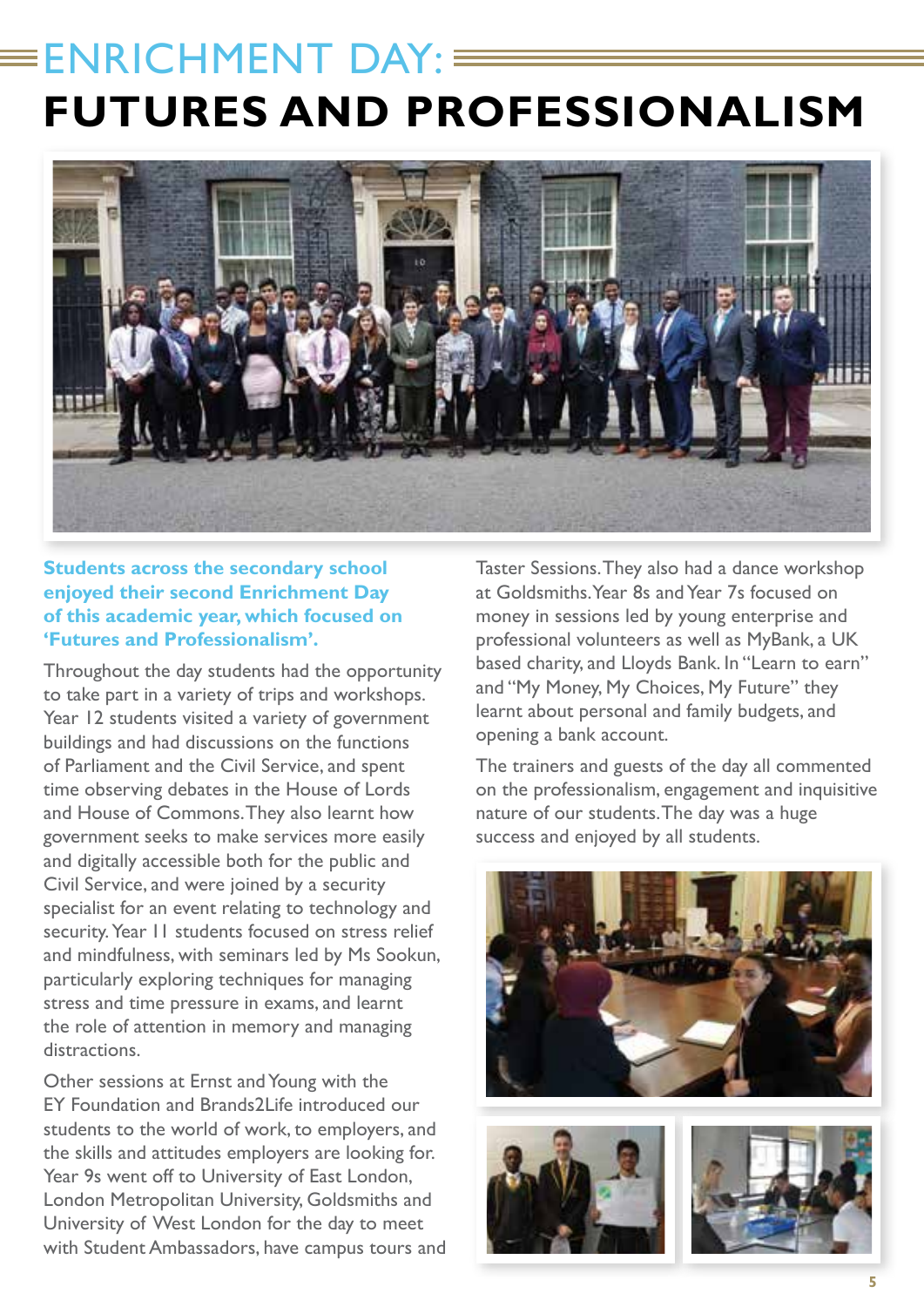### $\equiv$  WELCOMING OUR  $\equiv$ **NEW YEAR 7**



#### **We are looking forward to welcoming our new Year 7 in September.**

These students and their families have already had the chance to take part in Taster Days and joined us for a tasty Summer Year 6 Barbecue, both of which were a huge success! Students really enjoyed the Science experiments and learning about our Culture Pyramid on the Taster Days. At the Barbecue event, we very much enjoyed hosting our new students and their families and friends. Our instrumental ensemble took to the stage with some amazing tunes and our street dance crew wowed the guests with their special performance.

Our new year 7 students will meet once again at the Summer School on 21–25 August before the new academic year starts.

If you have any questions about starting in September please email admissions@globeacademy.org

#### FREE FULL EYE EXAMINATION FOR OUR STUDENTS

We are pleased to inform you that our local optician is now providing a free eye test to all our students, their siblings, parents and carers. If you are interested in getting a free full eye examination, please contact the Specsavers Walworth Road branch (SE17 1JE) on 0207 277 3200 and provide the code "GlobeA8303" to obtain the offer.

**Please note that this offer is valid until December 2017.** 

#### SPRING SHARING — STEP INTO DANCE



As part of the festival Spring Sharing, two of our dance groups performed at Bacon's College. The two dance groups were a contemporary dance group and a Street dance crew, 'The Groundbreakers' and both were supported by a team of hair and makeup artists! They performed to an audience of around 200 people, and they were extremely professional and demonstrated outstanding resilience and teamwork.

From the Spring Sharing's performances, groups were chosen to go on and audition for the Step Into Dance end-of-year event and 10th year anniversary celebration: Step LIVE! 2017. We are very pleased to announce that our Street Dance group 'The Groundbreakers' were successful in gaining an audition for the next stage, and then guaranteed to make it into the final of Step LIVE! 2017. This will help our students to gain some amazing experiences at such a big event. Congratulations to all of these hardworking performers!

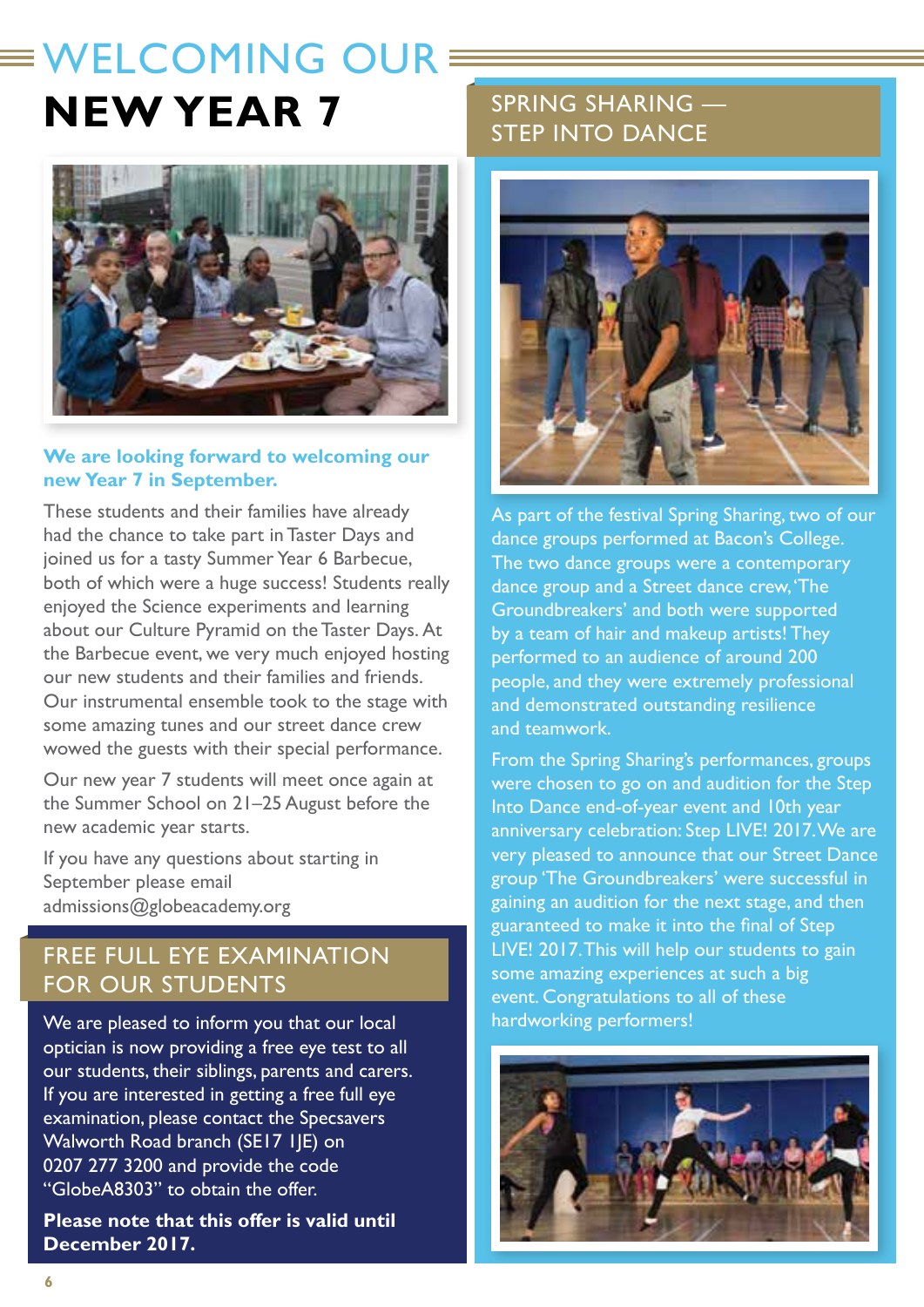### $\equiv$ PROFESSIONAL PATHWAYS **ENRICHMENT ACTIVITIES**



#### **Our Professional Pathways students had a busy term including a variety of enrichment activities and trips.**

Some of them had a fantastic trip to the Bank of England Museum, where they explored the history and role of the Bank of England in managing the British economy. This trip helped them to consolidate what they have learned in lessons about the different factors influencing economic policy. Year 13s were particularly interested in learning about policies for the economy. This was also a preparation for their university life, as many of them will be studying Business and Economics at university starting this September.

Year 12 Business Pathways students benefited from two business trips and several workshops in these companies. The students had a special session with Bouygues UK's project manager, which helped them to write their assignment. Year 12 students also went to visit Accenture, which specialises in digital technologies consultancy. On a further trip, Year 12s got to watch Bloomberg's Head of Diversity and Inclusion speaking about unconscious bias.

Another successful trip was made to the University of Brighton. They attended a bespoke careers day at the university with four workshops. They met experts within the field of sport and worked alongside students from the US as a means of networking for future prospects. Students were also taken on a tour of the Eastbourne Campus to see the vast array of equipment and facilities on offer to students at the university. Year 10 Sports Professional Pathways students attended this trip as well.

Joe Sutton, coach and pre-academy co-ordinator of Arsenal FC gave an inspirational talk to our Year 11 Sports Professional Pathways students and Sixth Formers. The Arsenal coach talked about his personal journey, his experience in football and how he set his eyes on coaching. He also talked about the different departments and career paths within Arsenal and wider sports industries. Joe's biggest advice to our students was to be eager about development and being coachable on every level of their future career. The talk was thoroughly enjoyed by our students.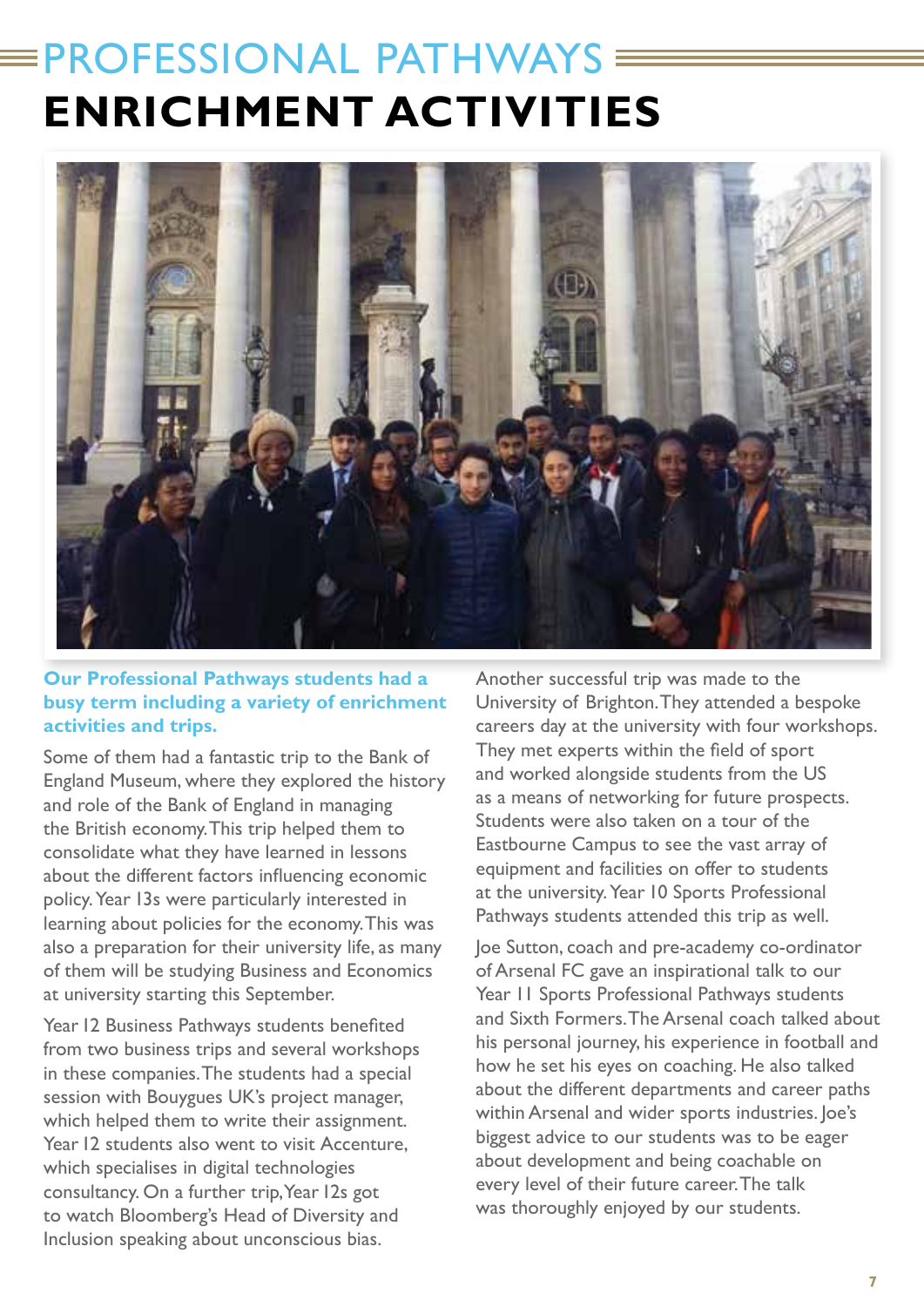### $\equiv$  ARK GLOBE ACADEMY= **SPORTS DAY 2017**



#### **We had a splendid Sports Day in June with lots of new 'Globe records'! Here is a summary of the day written by our PE teacher Ms Davess-Humphrey.**

The start of a week had never brought so much excitement and anticipation as the students arrived at the playground in preparation for Sports Day at Croydon Arena. Sharing thoughts on who would be the winners of each event and most importantly would McKinley win the title for the 3rd year running or would Elbrus have what it takes to sneak the Trophy!

The sound of the clapper signalled the start of the first race with the Year 7 students braving the 70m hurdles. Some students fell during the race but true to their resilience and determination, all competitors powered on and crossed the finish line. The atmosphere around the stadium was electric. The roars from the stands symbolised the strong support for both Elbrus and McKinley students. Also in the far distance you could hear the new chants of the Year 7s getting into the competitive spirit.

As we all know records are there to be broken and wow was it a day for this! There were some outstanding results on the day across all the year groups but most notably the Year 7s. Congratulations to all our record breakers!

Students worked hard to fill all spaces in every event, competing back to back and offering encouragement to peers when the demands were high. Students who out performed the others

on the day were rewarded and recognised for their commitment and success with the accolade of 'Overall Sports Men and Women'. And the students were;

**Year 7 Girl: Paris Keenan Year 7 Boy: Alie Sesay Year 8 Girl: Tola Shenaike Year 8 Boy: Jevontae Freckleton Year 9 Girl: Shanae Johnson Year 9 Boy: Divine Ayangbola Year 10 Girl: Answer Ogbonnaya Year 10 Boy: Mayowa Bayode** 

With so many highlights of the day, it was hard to choose an individual moment, however the final race of the day was quite exceptional this year. Staff at Globe turned out in their masses to field four strong teams; they would be up against Year 9 and 10 squads as well as the prestigious EADP students (who are in Year 7). All of the staff teams had set the pace very high at the start and they looked like they were the team to catch. However out of nowhere the Year 10s came storming through only to pip the staff at the finish line and take gold! Students of the EADP ran an exceptional race finishing 3rd against students three years older than themselves.

The day wouldn't have been possible without the support and commitment of staff and students so a massive thank you for making the day so special for the PE Department.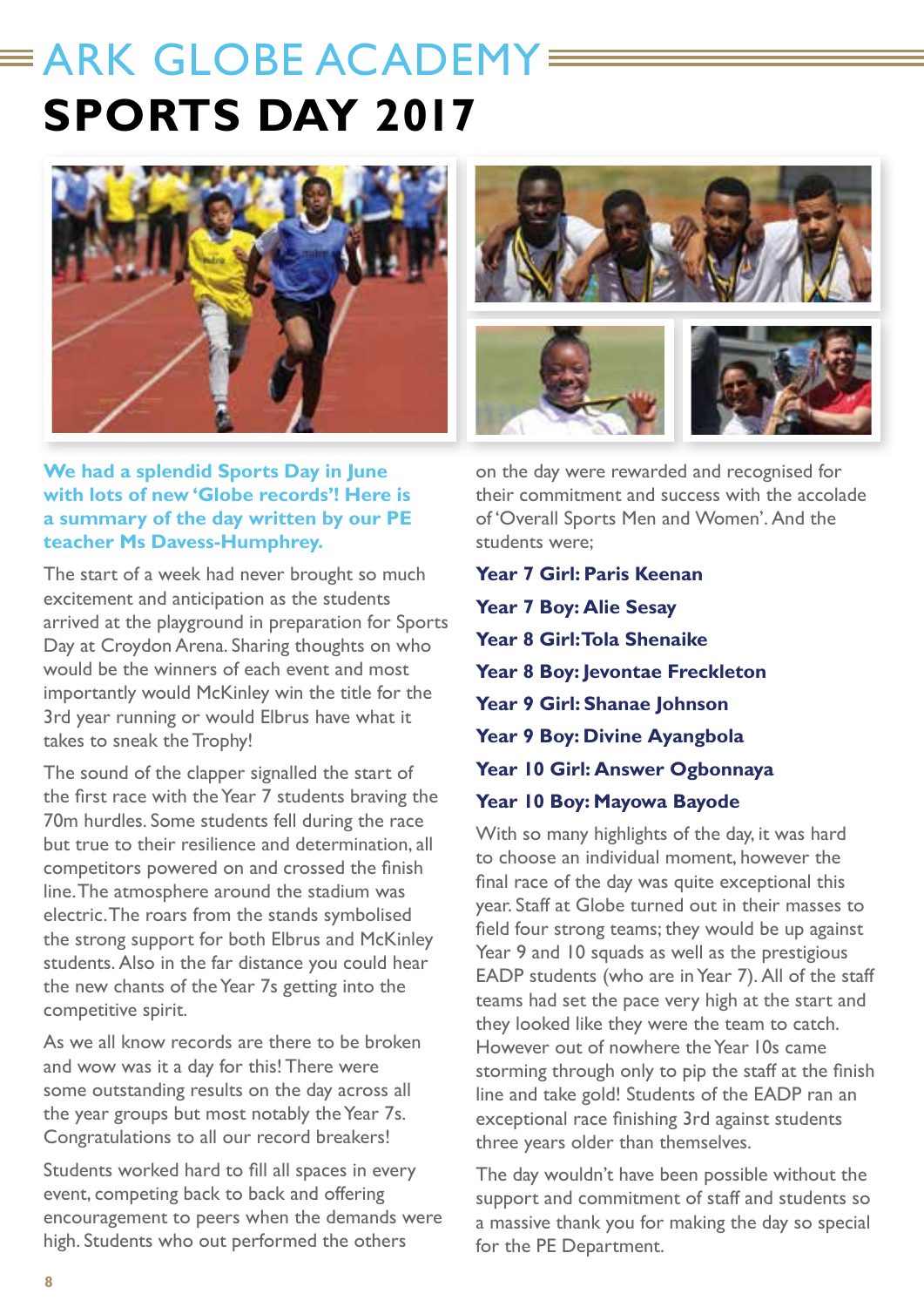### $\equiv$ YFAR 6 **BUSINESS DAY**



Our Year 6 students enjoyed their day of work experience with our Business Support Team. They welcomed guests at the Reception, labelled envelopes for letters to parents, helped our Finance and Facilities managers, and assisted the Reprographics department.

Sufiyan said: "My favourite thing was working with Premises, using walkie-talkies and going to the boiler room, because there were lots of boilers and pipes. We also got to see the roof, which was amazing!"

Ayah said that she had the best day: "I didn't have a favourite part because everything was so fun and interesting to learn. We put labels on envelopes, went to Reception and answered phones and welcomed guests. I enjoyed everything and had an amazing day."



#### ANNOUNCING OUR NEW STUDENT LEADERS



Congratulations to our new Head Girl, Lauren Lopez and Head Boy, Mayowa Bayode, Deputy Head Girls, Brenda Irabor and Unaisah Khan, our Deputy Head Boy, Alhoussen Dossou-Yovo. They will be supported by a number of prefects in Year 11 and the Student Councils in each year group. Congratulations to all students selected.

#### CATERPILLAR TO BUTTERFLY

Our Nursery class observed the cycle of a caterpillar changing into a butterfly.

They started with the scientific explanation of how this phenomenon happens. After that, they placed the special kits in their classrooms so that it would be possible to observe the transformation, which they found very exciting.

The Nursery class was also inspired by their daily observations in their art practice, and filled their classrooms with paper caterpillars, cocoons and butterflies as they had been taking a look at the metamorphosis. Finally, they said 'goodbye' to the butterflies when they hatched out of their cocoon and were released into the nursery garden.







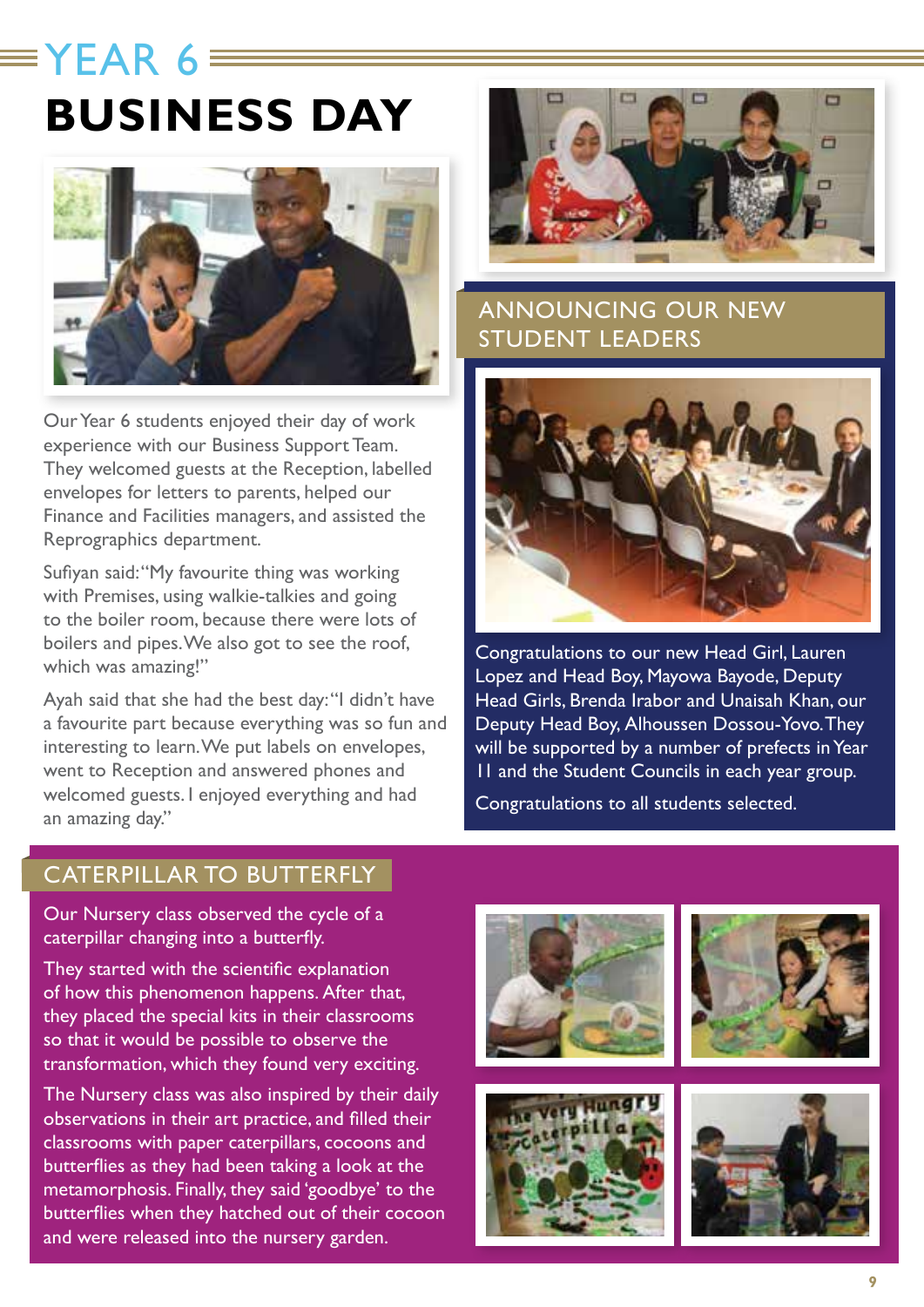### CELEBRATING SUCCESS EVENING **RECOGNISES ACHIEVEMENT**



**We had our second Celebrating Success Evening in June, which brought us together to celebrate the successes of so many of our students from Primary all the way to Sixth Form.** 

The evening recognised our students' achievements in a variety of areas — from progress to leadership — whilst also reinforcing our academy's culture of excellence both inside and outside of the classroom.

The event was filled with stunning performances by our students; 'Bouncers' performed by GCSE Drama students, 'Stranger to the Rain' sung by Lauren Lopez, 'My Definition of Love' poem by Barbara Oluokun, performances by the Ark Globe Orchestra and Choir and much more.

The performers and student presenters were praised by all of the guests. Awards for progress in various subjects, for literacy, G-Points, as well as Sportsperson of the Year, Team of the Year, Globe Growth Award, Head of School, Teacher and Staff member of the Year, Student Leadership, University Award and Principal's Award were given to students at the event.

Students who won awards have consistently demonstrated the highest level of commitment, professionalism and most importantly, an exceptional growth mindset.

We are very proud of all of the award-winning students for being such excellent ambassadors for our academy.

#### RECEPTION ENJOY GETTING CLOSE TO NATURE



Our Reception class had several trips this term to observe and learn about nature. They had a day out at Surrey Docks City Farm and the Royal Parks Foundation Education Centre nestled in the heart of Hyde Park.

In Surrey Docks City Farm, they were very excited to be surrounded by animals, flowers and plants, as well as to feed the animals. They fed goats, sheep and lambs. The class also enjoyed petting the farm's five little orphaned lambs.

At the Royal Parks Foundation Education Centre, the students searched for animals that call Hyde Park 'home' and learned all about the wildlife that surrounds them as part of their habitat topic. Their discoveries were led by a team of experienced Environmental Educators within the Centre as well as their class teachers. Our students found so many exciting creatures including centipedes, worms and woodlice under the logs and newts and water beetles in the pond.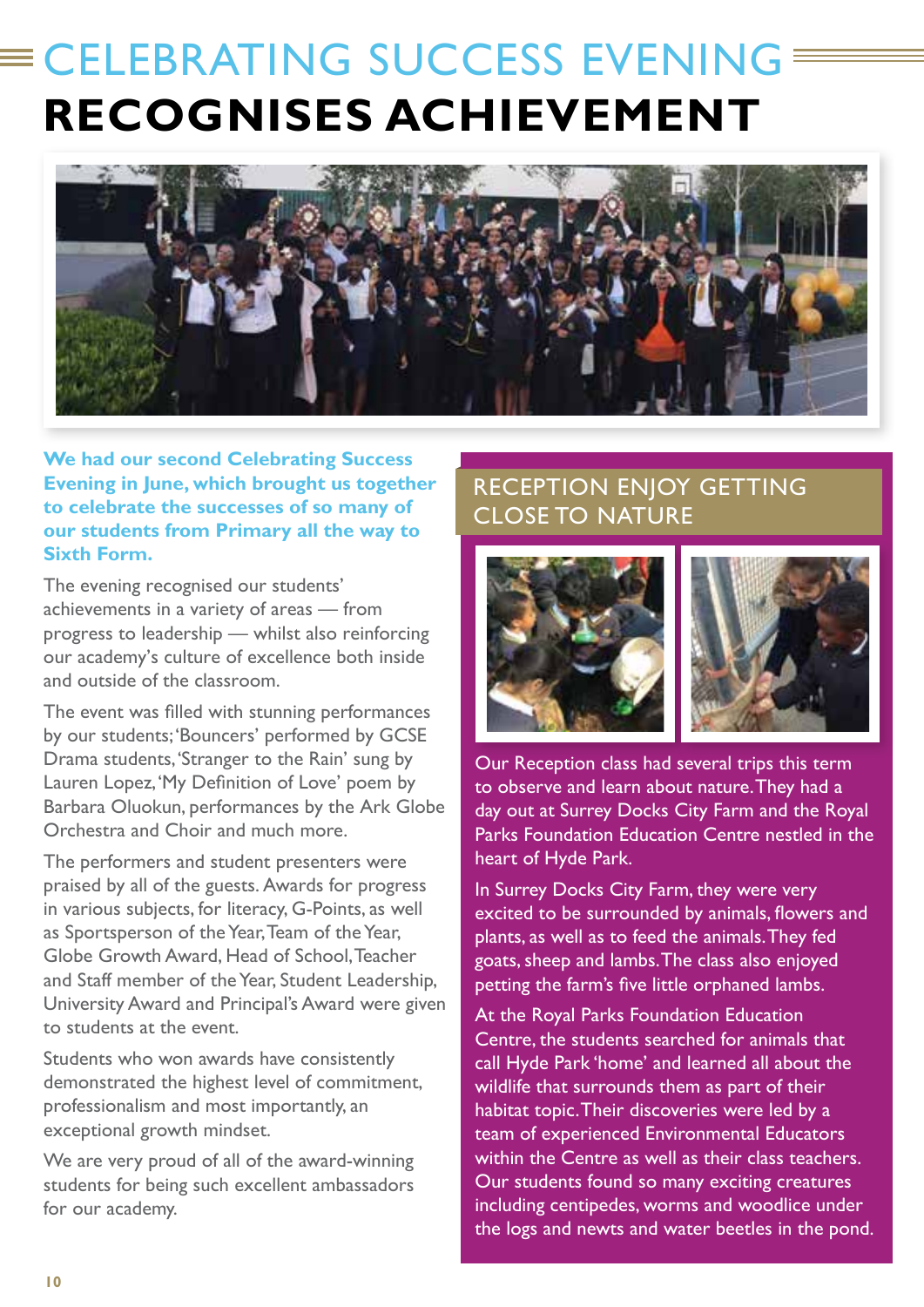### A FAMILY CELEBRATION: **OUR THIRD SUMMER FAIR**







**On Saturday 15 July we held our third annual Ark Globe Academy Summer Fair. Following the success of previous years, it was a fantastic opportunity to welcome our whole community into the school and celebrate our achievements together. Together we raised £5,959.58 which will further enhance our academy's facilities.** 

There were lots of fantastic stalls and games, including performances from our students, a cup and saucer fairground ride, bouncy castle, a barbecue, international food, raffle and much more! Mr Whitehouse, Ms Taylor and Mr Simpson volunteered at the stall 'Get the teacher' this year, and Fulham FC led the 'Beat the goalie' activity. Face painting, photo booth, helium balloon stalls and the bouncy castle were as popular as in previous years! This year we enjoyed having a fairground ride and popcorn and candyfloss served in our playground, which gave the event a real fair quality. We would like to thank all our staff for their hard work in supporting the event and our event supporters for their generosity that contributed to the success of the fair: Advanced, ANZUK, BFI, Brakes, Clarkes Florist, Coca Cola London Eye, CPR London, Cubix, European Electronique, Facilicom, Fulham FC, Harte, Inventry, ISCC, London Bridge Quarter, Mazars, Mirrorsmith, Mondrian Hotel, Schools Plus, Redstor, Schools' Buying Club, Tesco, Velocity, XMA.







#### ACADEMY MOCK ELECTION

As a tradition of our academy we had our mock elections just before the General Election. The mock election was organised to help our students to understand the different political parties and electoral system in the United Kingdom. The engagement by the students and discussions that took place were fantastic.

Election slips were given to students, and they had the chance to vote in their Learning Family Time. On the same day, the students counted up the results. Once the results were shared with the whole school, students discussed how it compared to the actual results and why it's important to vote.

The mock election was a true success throughout the academy.